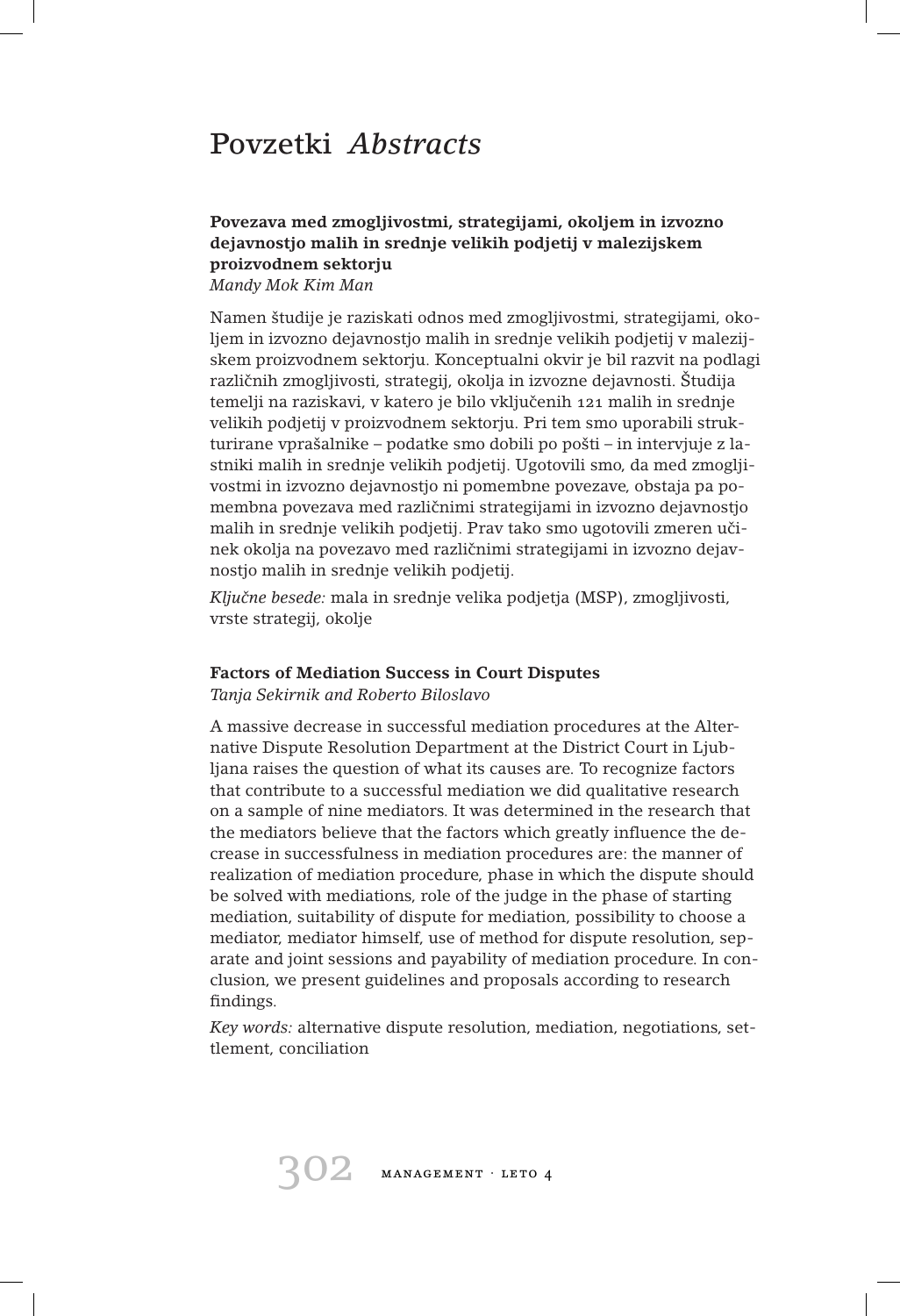## **Employee Involvement in Innovation as a Source of Sustained Competitive Advantage** *Peter Fatur in Borut Likar*

The paper reports the results of a survey investigating the practices of idea management in Slovenian companies. Idea management is a formalized mechanism for the creation of inventions and their transformation into innovations in the widest range of employees – nonprofessional inventors, as a rule. The survey discusses factors influencing idea management and, consecutively, the invention-innovation capabilities of a company. Special attention is paid to organizational issues of idea management. The decentralized supervisor-managed system, where the predominant responsibility for implementing idea management is entrusted to each line manager, proves to be essentially more successful than the traditional, centrally-driven model.

*Key words:* idea management, innovation, company, employee suggestion system

# **Research Model of Strategic Repositioning of the Brand** *Tina Vukasovicˇ*

Development of the world food market has, in recent years, been marked by rapid, unexpected and complex changes. The world food industry is operating in an explicitly dynamic environment which demands constant adjustments and responses. Good familiarity with consumers, their habits, wishes, and motives for buying a certain product is becoming an increasingly important area and food companies have, therefore, devoted more attention to it. The paper uses case a study of the brand Perutnina Ptuj to illustrate the importance of action elements in repositioning a brand in competitive markets. The example is illustrated by using a research model of strategic repositioning of a brand. The results of the analysis of competitors, the analysis of the brand, the results of qualitative research, and the development and testing of possible concepts on international markets have offered a basic starting-point for a new positioning of the brand.

*Key words:* brand, (re)positioning, qualitative research, poultry meat and products, Perutnina Ptuj

# **Evaluation of the Kangaroo School Mathematical Competition** *Barbara Komel*

Each year Slovene students of secondary vocational schools, among them also the Construction and Service School in Kranj (Economics and Service Educational Centre Kranj), compete in knowledge in the Kangaroo International Mathematical Competition . We decided to evaluate two points of view of the competition, namely processional